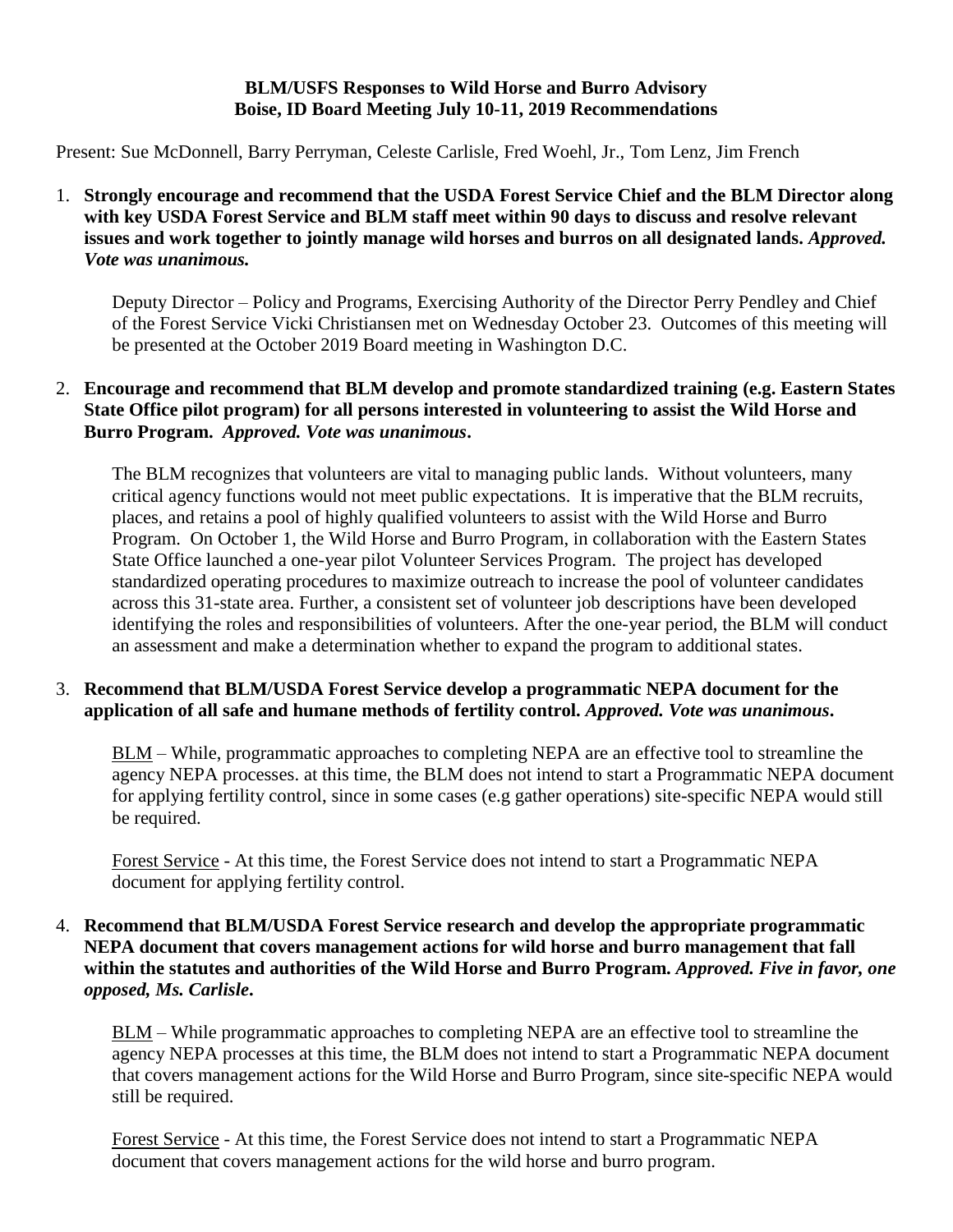5. **In order to improve the health and adoptability of wild horses and burros the Advisory Board strongly encourages the BLM/USDA Forest Service to provide desirable equine conformation education and training by experts to all field personnel.** *Approved. Vote was unanimous***.**

BLM – Since the July 2019 board meeting, the BLM has had discussions with Board Member Lenz, Wild Horse and Burro Program staff, and APHIS Veterinarian Dr. Al Kane about designing a web-based training for BLM employees on horse conformation. When a training is finalized it will be offered to Forest Service staff.

Forest Service - This recommendation is inconsistent with paragraph 2 at FSM 2263.11(1): "Selective removal of excess animals or relocation of superior animals from other territories to improve gene pool is prohibited. The intent of the Wild Horses and Burros Protection Act is to manage these animals as part of the natural ecosystem."

Forest Service staff could benefit from taking training related to equine conformation as part of staff development within the wild horse and burro management program.

# 6. **Encourage and recommend that BLM/USDA Forest Service remove, sterilize prior to returning to the range, or euthanize animals with serious acquired, congenital or heritable physical defects.** *Approved. Five in favor, one opposed, Ms. Carlisle***.**

BLM – The BLM's current policy (IM-2015-070) outlines six reasons to euthanize excess wild horses and burros related to acts of mercy, health and safety. (1. A chronic or incurable disease, injury, lameness, or serious physical defect; 2. A Henneke body condition score of less than three with a poor or hopeless prognosis for improvement; 3. An acute or chronic illness, injury, physical condition, or lameness that cannot be treated or has a poor or hopeless prognosis for recovery; 4. An order from a state or federal animal health official authorizing the humane destruction of the animal(s) as a disease control measure; 5. The animal exhibits dangerous characteristics beyond those inherently associated with the wild characteristics of wild horses and burros; or 6. The animal poses a public safety hazard and an alternative remedy (capture or return to a HMA) is not immediately available. The BLM has no plans to sterilize and return animals to the range having conditions described in the recommendation.

Forest Service – While humane destruction of those animals included in this recommendation who meet the regulatory definition of "old, sick, or lame" (36 CFR 222.60) is consistent with FS policy, this recommendation is inconsistent with paragraph 2 at FSM 2263.11(1): "Selective removal of excess animals or relocation of superior animals from other territories to improve gene pool is prohibited", for those animals described in this recommendation who do not meet the threshold of the "old, sick, or lame" definitions. Forest Service interpretation of the intent of the Wild Horses and Burros Protection Act is to manage these animals as part of the natural ecosystem.

## 7. **The Advisory Board is forming a working group to include key BLM staff to analyze modern, stateof-the-art, low stress, stock-handling approaches to gathering and handling of wild horses and burros with a report to be presented at the October meeting. We recommend BLM appoint this staff and fund any meetings necessary.** *Approved. Vote was unanimous***.**

The working group consisting of Board Members (Dr. Sue McDonnell, Dr. Barry Perryman, Celeste Carlisle, and Dr. Tom Lenz), BLM staff (Alan Shepherd, Holle Waddell, Scott Fluer, and John Neill) and USDA APHIS Veterinarian Dr. Al Kane had conference calls discussing BLM's low stress, stockhandling approaches. A report of their findings is expected at this Board meeting.